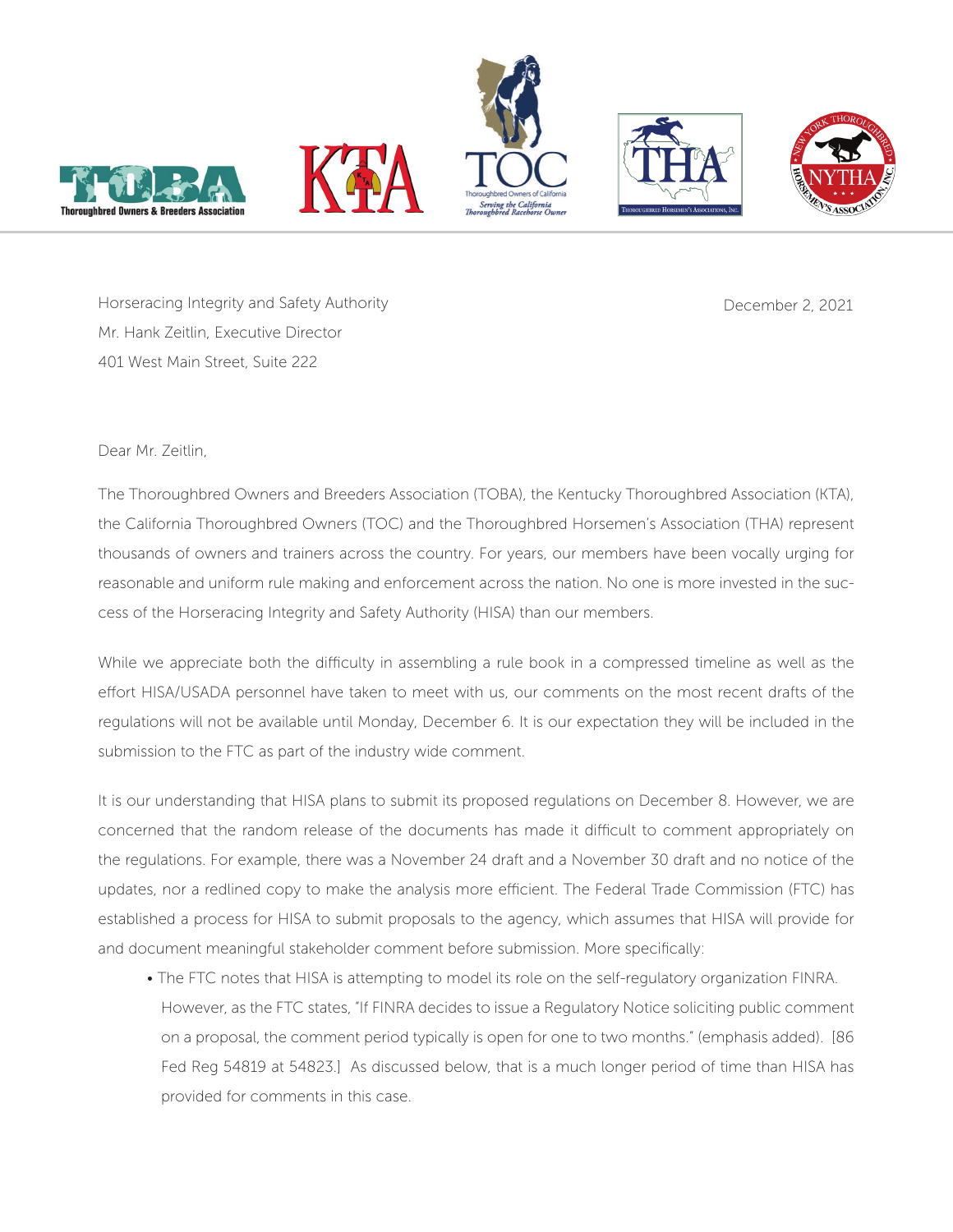- Additionally, the FTC has emphasized the importance of robust public comments for consideration by the Authority, noting: "Soliciting comments, as FINRA does, in advance of submitting any proposed rules or modifications to the Commission would benefit both the Authority, the regulated community, and the Commission. It would provide transparency and enable the Authority to resolve any issues with its rules prior to their submission to the Commission." [86 Fed Reg. at 54823.] Additionally, "[t]o ensure the public has an adequate opportunity to review and understand the Authority's rules, ask questions, and provide comments, the Commission is encouraging the Authority to make its proposed rules publicly available and solicit public comments in advance of providing any submissions to the Commission." [86 Fed Reg. at 54822.]
- Lack of meaningful stakeholder input can result in unworkable proposals and risks rejection by the FTC. The rules that HISA is proposing to adopt are complicated and require careful consideration – much more than mere days to evaluate.
- The FTC process requires HISA's submission to fully address comments and potential alternatives. In particular, the FTC requires a "summary of the substance of all comments received and the Authority's written response to all significant issues raised in such comments." [16 C.F.R. § 1.142(a) (6)]. It must also include a statement of basis and purpose that includes and addresses a "description of any reasonable alternatives to the proposed rule or modification that may accomplish the stated objective and an explanation of the reasons the Authority chose the proposed rule or modification over its alternatives." [16 C.F.R. § 1.142(a)(3)].
- The shortened comment period does not provide HISA with the time to meaningfully consider input and alternatives before FTC submission. As a result, the submission may be rejected as a procedural matter, even putting aside any substantive concerns with the proposal.
- We have yet to see two pieces of required submissions [16 C.F.R.  $\int$  1.141 (b)  $\partial f$  (k) a list of controlled therapeutics and, most worrisome, "A formula or methodology for determining assessments described in 15 U.S.C. 3052(f)."
- HISA has not justified its rush to submit proposed rules.
	- The FTC process presumptively requires filing a draft Federal Register notice 90 days in advance of publication, followed by a 60-day window before publication. Even with a required effective date of July 1, 2022, HISA should have more time to formulate its submission.
	- In any event, the FTC can "waive the 90-day requirement [for advance submission before Federal Register publication] if the Authority demonstrates such waiver is necessary to meet statutory deadlines." [16 C.F.R. § 1.142(d)]. HISA should consider that approach if it is necessary to meaningfully consider comments from stakeholders.